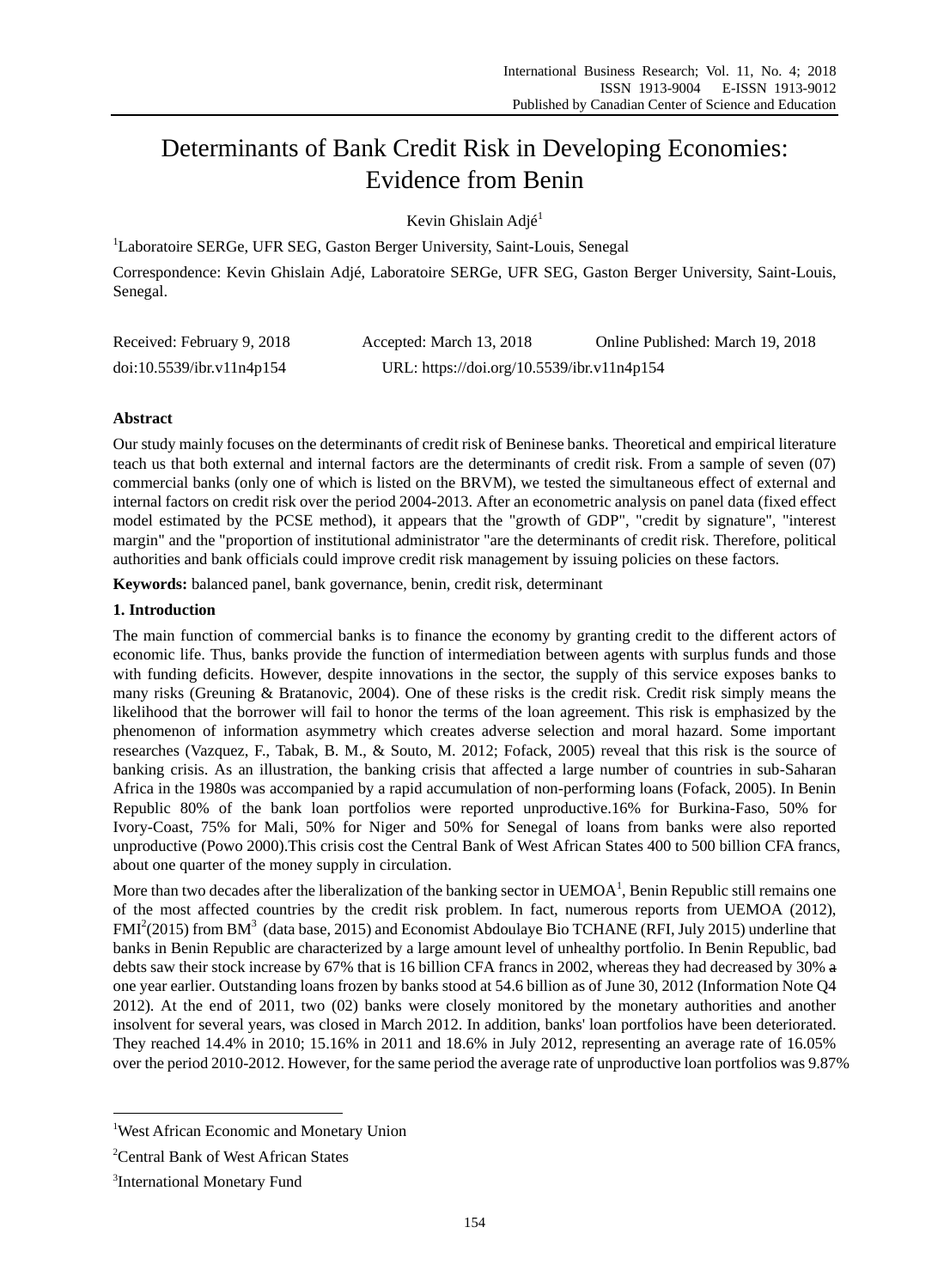in Nigeria, 5.1% in Kenya, 5.9% in Gabon, 4.83% in South Africa, 4.13% in France, 3.83% in the United States and 1.97% in Australia.

Given these statistics, one deduce that the rate of non-performing loans in Benin is above international standards. Therefore, the study of credit risk in the Beninese context is of particular interest. Thus, our work will try to answer to the following question: what explains a considerable volume of non-performing credits in the Beninese banking sector?

Several studies have been conducted on the determinants of bank credit risk, especially in emerging countries (Ariff & Marisetty, 2001; Simpson & Gleason, 1999; Powo, 2000; Pathan, 2009 etc.). However, the banking sector of UEMOA and particularly of Benin remains unexplored, despite the upsurge of the problematic of credit risk in recent five years. To our knowledge, the determinants of credit risk in Benin's banking sector is one of the few gray areas that aspire to intellectual exploration. Therefore, the present study aims to contribute to the literature on the Beninese banking sector by exploring the determinants of the credit risk of these banks: with particular emphasis on the typology of credit granted (this approach makes it possible to understand indirectly the borrower behavior) and the structure of the board in managing credit risk. The main motivation behind this study is to improve the understanding of credit risk modeling at the micro level.

The rest of the document is organized as follows. The next section discusses the literature review, followed by the methodology. The penultimate section presents the results, and finally the conclusion.

#### **2. Review of Literature on Credit Risk and Its Determinants**

## *2.1 Theoretical Anchoring of the Research*

Credit risk management depends on external and internal factors to banks. Thus, the risk of non-repayment of credits is based on factors inherent to the intrinsic qualities of the projects to be financed and / or solvency of the borrower himself. Among these factors, we cite banking governance and the banking relationship. Indeed, excessive credit risk taking is the result of inefficient governance mechanisms or poor control of the credit decision process as well as poor processing of information on the quality of the borrower (Boussaada, 2012). Thus, in our research, we apprehend credit risk through: the theory of corporate governance. Indeed, bank credit results from a process linking different agents whose interests differ. For instance, the interests of executives may differ from other stakeholders: mainly shareholders and depositors. Then, the control and management of bank credit risk is mainly the responsibility of the shareholders, the board of directors and the banking regulators. In addition, the ultimate responsibility for risk management within UEMOA banks is conferred on the social bodies (board of directors...) through the loan committee. The role of this committee is to follow the standards, to guarantee the quality of loans and to ensure the respect of loan procedures and policies. However, the committee reviews loans before or after funding, while ensuring that the approval threshold corresponds to the borrower's loan amount or debt capacity. It is also responsible for maintaining adequate reserves for loan losses. In addition, the Board adopts a set of guidelines that defines the types, size and expiry date of the loans to be granted, including loan application review procedures and the review of the bank's loan portfolio. So, the board of directors through its attributions is supposed to control the risk taking of bank credit. In addition, the ultimate responsibility for risk management within UEMOA banks is conferred on the social bodies (board of directors...) through the loan committee. Its role is to follow the standards, to guarantee the quality of loans and to enforce loan procedures and policies.

However, the Committee considered the loans before or after the funding, while ensuring that the threshold for approval is equivalent with the creditworthiness of the borrower. It is also responsible for the maintenance of adequate reserves for the loan losses. In addition, the Council adopts a set of directives, which define the types, the size and the expiry date of the loans to be granted. Also, the Council adopts the procedures for revision of loan applications and review of the loan portfolio of the Bank. Thus, the Board of Directors through its powers is supposed to control bank credit risk taking.

## *2.2 Review of the Empirical Literature and Research Hypotheses*

From the academic literature there are two schools of thought that explain the determinants of the credit risk of the Bank: external variables theory and internal variables theory (Corsetti et al, 1998).

Literature provides evidence that suggest a strong association between credit risk and several external factors (Salas & Saurina, 2002; Khemraj & Pasha, 2009; Ali & Daly, 2010). Examining the Spanish banking sector from 1984 to 2003, Jiménez and Saurina (2006) find that the credit risk is determined by the growth of the GDP. Basing on the same model, Khemraj and Pasha (2009) studied the determinants of credit risk in the Guyanese banking sector. They found out that the GDP growth is inversely related to credit risk. This suggests that the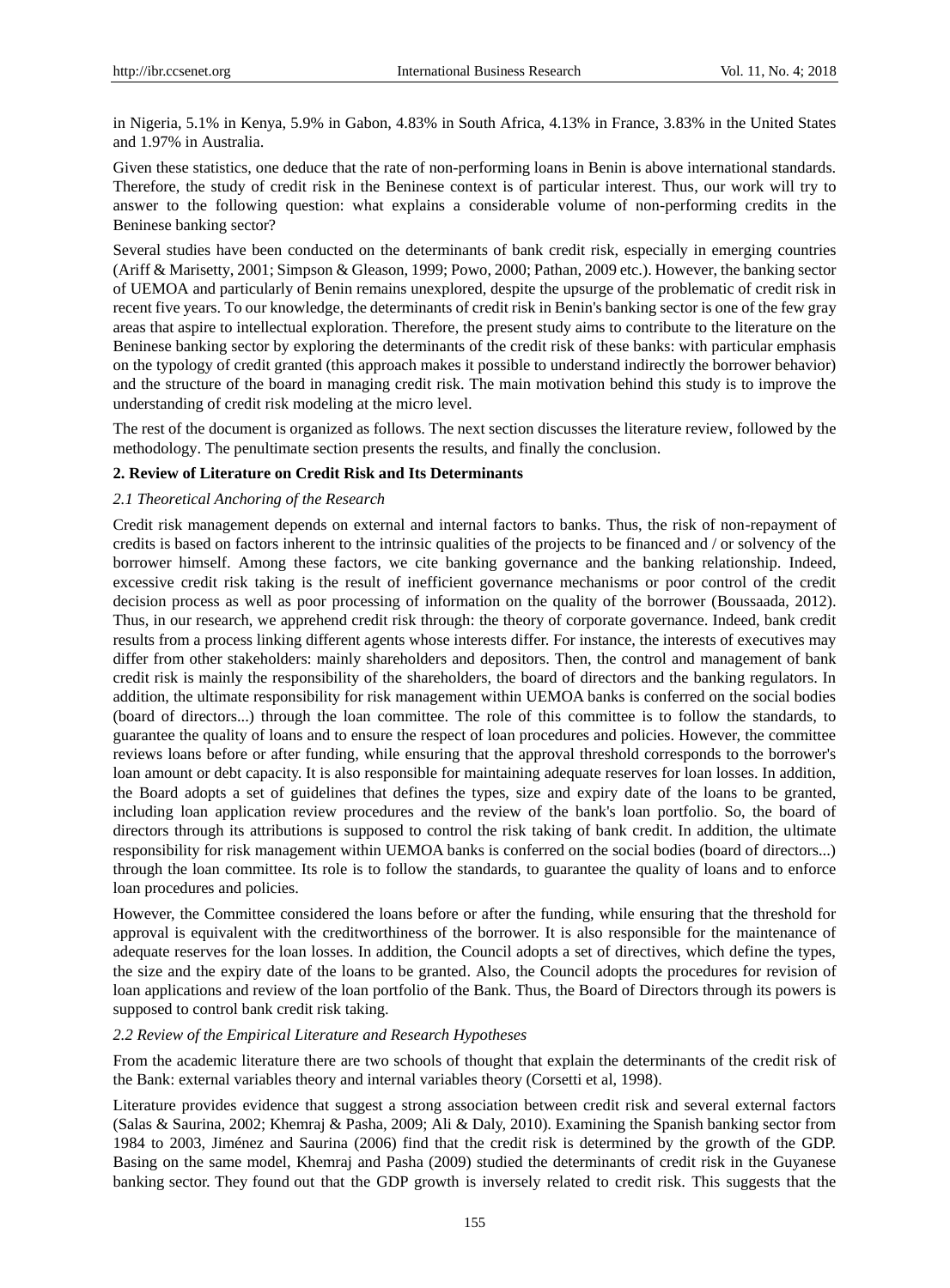improvement in GDP translates into the real economy by a decline in bad debts, by ricochet bank credit risk. In a study of OECD and Asian countries, Ariff and Marisetty (2001) found that the gross domestic product (GDP) is negatively related to the risk of the Bank. Recently, Ali and Daly (2010) in their comparative study between the United States of America (USA) and Australian economy on the macroeconomic determinants of the credit risk of the Bank found that GDP has a statistically significant negative relationship. Therefore, the following hypothesis is to be tested: H1: the GDP growth has a negative impact on the risk of bank credit.

Nkusu (2011) and Klein (2013) studied the effect of inflation rate on the quality of loans. According to Klein (2013), the impact of inflation is ambiguous: (i) inflation can make loan repayment easy by reducing the real value of outstanding loans and (ii) it can reduce the real income of borrowers when wages are rigid. In countries where the loan rate is variable, higher inflation may lead to higher rates resulting from monetary policies intended to combat inflation (Nkusu, 2011). Thus, despite this mixed finding, the following hypothesis will be tested:

H2: the inflation rate positively influences the risk of bank credit.

Today, competition forces banks to concede a few rules of good management. Indeed, a high competition could encourage banks to have excessively risky behavior (Salas and Saurina, 2003, among others) and especially in the presence of the prudential constraint that actually modifies the effects of the market power of banks on their risk-taking behavior. The empirical results show, on one hand, that crisis are less likely in countries with strong banking concentration (Lapteacru, I.2012) and on the other hand, a strong concentration of the banking sector could lead to monopoly profits according to Molyneux and Thornton (1992).

According to Short (1979), banks operating in a highly concentrated banking sector are susceptible to collusion practices. In general, a concentrated banking sector is positively correlated with profit and negatively correlated with risk. This is in line with the assumption of market power which asserts: a large market power leads to monopolistic profits. This leads to the following hypothesis:

H3: The higher the bank concentration, the lower the bank credit risk.

Other academic literatures argue that internal variables are the determinants of credit risk (Angbazo, 1997). Among these internal variables one can distinguish bank-specific factors and variables related to the structure of the organization. It is clear that the best approach to reporting on borrowers' credit repayment behavior would have been direct data on their situation. Nevertheless, the diversity of clients, the absence of average behavior and the asymmetry of information do not allow the use of this approach. Thus, we adopt an indirect approach that apprehends the behavior of borrowers through the credit activity of banks. The credit activity of banks includes signed commitments (usually reserved for businesses), campaign credits and ordinary credits. In addition, campaign and signed commitments are relatively compromised (Abdou, 2002).

This correspondence is predictable for campaign credits where disbursements are staggered throughout part of the year for the purchase: (i) seeds, fertilizer, personal consumption or they retain products and sold them at times well determined, (ii) school items, the bulk sale of which is mainly in the fall (in September and October), (iii) toys that are requested at holiday periods and (iv) farmers who buy lean beasts in the logic of fattening them and reselling them later. These activities are seasonal for both production and marketing. Given the risks of this activity (slump, lower prices of products, perishable products, diseases, drought, food costs) the bank runs the risk of unpaid. Thus, the following hypothesis is to text:

H4: The higher the campaign credit, the higher the credit risk.

Ordinary loans are credit agreements where an amount of money is made available to an individual over a certain period of time (a few months or even a few years, but not more than 5 years). This type of loan is not intended to finance a purchase of specific property, it is often used to meet certain expenses. As a result, there are various ways to meet the needs of borrowers according to their repayment capacity which must not exceed one third of their income. In order to benefit from such credit within the banking institutions, the beneficiary's salary should be deposit at the lending bank, and the borrower provide evidence that certifies that he has a permanent employment contract and a 'insurance contract. For such credit, the problems of moral hazard and adverse selection are likely to be removed. Thus, the following hypothesis is to be tested:

H5: The larger the ordinary credit, the lower the risk of bank credit.

In the case of signed commitments, banks help companies in the form of commitments. These commitments correspond to two distinct categories: financing commitments and guarantee commitments. In terms of risk for the bank, both are very similar to credits. Because the bank is committed to grant a contest with conditions of duration and preset rate. However, the fact that credits by signature, do not require immediate disbursement and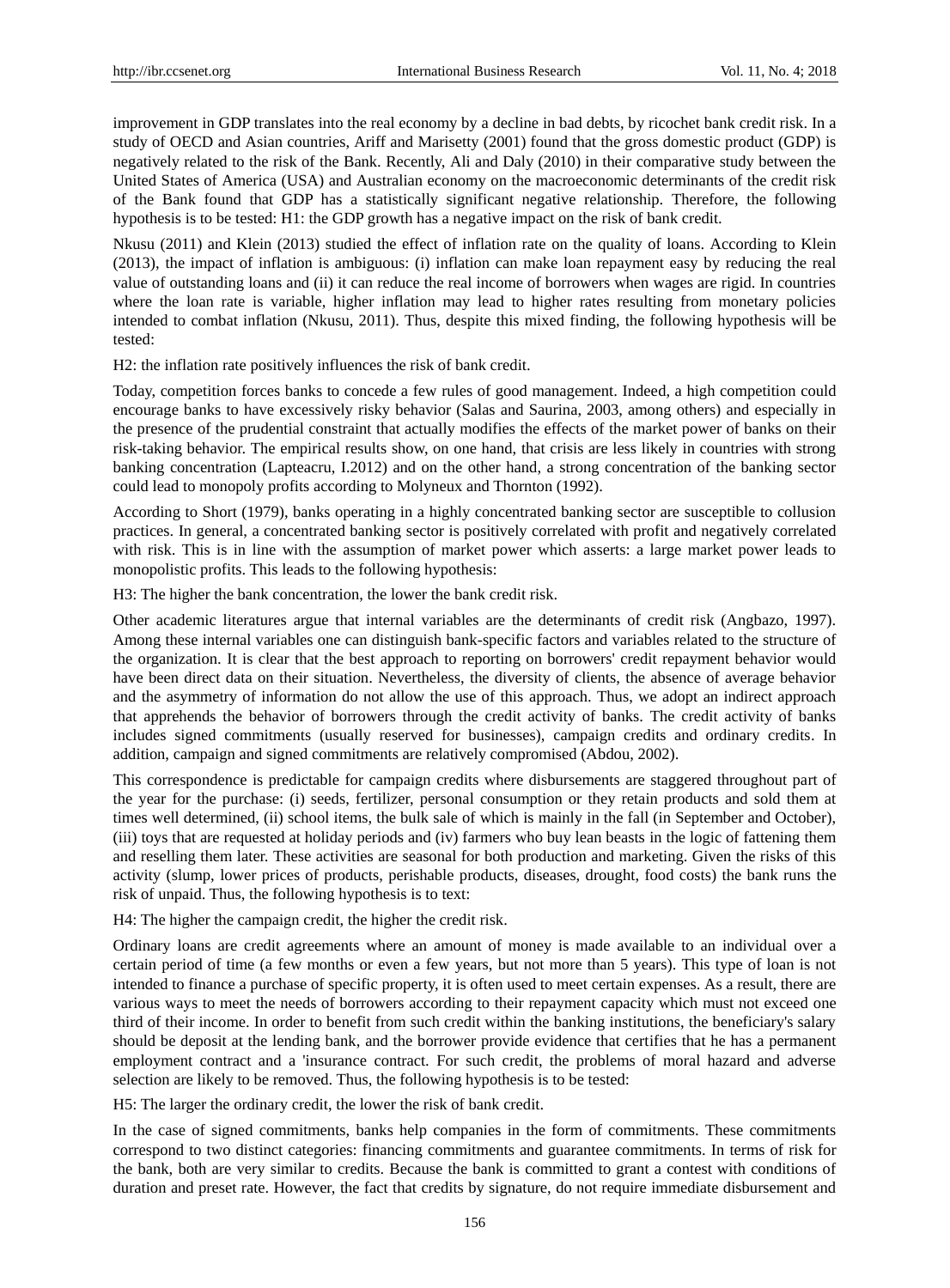very often no disbursement, the bank may be tempted to accumulate its commitments in order to make the most profit. This can cost him a lot if its clients fail (The risk is difficult to assess, the monitoring of commitments is cumbersome to manage, there is often a shift in commitments over time). In the financial statements, the considerable amounts attributable to off-balance sheet transactions show that it is now impossible to analyze an institution without thoroughly studying the level and components of its off-balance sheet, even if relating to financial futures transactions should be interpreted with caution. This leads to the following hypothesis :

H6: A high level of credit by signature generates an increase in the risk of bank credit.

The policy of increasing interest rates leads to a change in the configuration of the qualitative structure of the debtor groups. Thus, the players in the credit market are therefore sensitive to interest rates. As a result, an increase in lending rates is likely to lead to a deterioration in the situation of all credit market players. The margin appears as an important determinant of credit risk for Poland, the Czech Republic, Hungary, Slovakia and Latvia. Thus, faced with an increased probability of non-repayment of loan funds, banks would react by imposing more prohibitive pricing on potential borrowers (Goyeau, Daniel; Sauviat, Alain & Tarazi, Amine, 1999). H7: The higher the interest margin, the greater the risk of bank credit.

Board structure studies have often shaped three specific elements: the size of the board of directors, the number of independent directors and the number of institutional directors (Pathan & Skully, 2010).

According to the agency theory, the effectiveness of the board, as a control mechanism, depends on its size. Because, the disciplinary function is better ensured by a board of directors of reduced size, composed of 7 to 8 administrators (Jensen, 1993). In contrast, Baysinger and Zardkoohi (1986) argue that in highly regulated sectors, such as the banking sector, an expanded board of directors allows for more effective control, then leads to a better control the credit risk of banks. However, Andres and Vallelado (2008) specify that beyond a certain limit (19 directors) the problems caused by the large size of the board of directors outweigh the benefits that are associated with it (Andres & Vallelado, 2008), while Simpson and Gleason (1999) find no significant effect of the number of directors on the financial distress risk of 300 listed US banks. Nonetheless, Sumner and Webb (2005) rely on a sample of 316 US commercial banks during 1997 to find that the structure of the board has an impact on credit policies. This leads to the following hypothesis:

H8: The larger the size of the Bank's board, the lower the risk of bank credit.

Based on the agency theory, Fama (1980) and Fama & Jensen (1983) argue that independent directors are more motivated to control leaders and to ensure that they pursue policies that are compatible with shareholders. They are encouraged to protect their own interests, namely the development and preservation of a good reputation as an independent expert in the competitive market for directors. As an example, Boussaada (2012) studying the impact of banking governance on the credit risk of listed Tunisian banks, he provides proof that independent directors can reduce credit risk. In contrast, Greuning and Bratanovic (2004) argue that, in practice, outside directors are appointed by manager with the approval of shareholders. For this purpose, rare are external directors who exert a real influence on the risky activities of the bank. So, the results related to the role played by the independent directors on the board of directors of banks remain mixed. Thus, this hypothesis is to be tested :

H9: The greater the number of independent directors, the lower the risk of bank credit.

Institutional investors are banks, insurance companies, collective investment schemes and pension funds. Jensen (1993) argues that institutional shareholders are experts who can exercise more effective control over executives because they hold significant capital shares. They are independent of management (Brickley, J., Lease, R., & Smith, C. 1988), bear high control costs and are therefore motivated to exercise their power of control over managers to secure their wealth. In contrast, Pozen (1994) argues that most institutional investors are not active because they do not want to incur significant control costs. Coffee (1991) argues that in case of poor performance some institutional investors are motivated by the sale of their blocks of shares rather than the exercise of their supervisory and disciplinary power of directors. They favor liquidity over control. This leads to the following hypothesis:

H10: The proportion of institutional administration has a negative impact on bank credit risk.

## **3. Methodology of Research**

This section describes how the study was conducted. It describes the econometric model used, the sample and the source of the data.

## *3.1 Data*

Today, the Beninese banking sector is made up of 13 banks: 12 commercial banks (whith only one of which is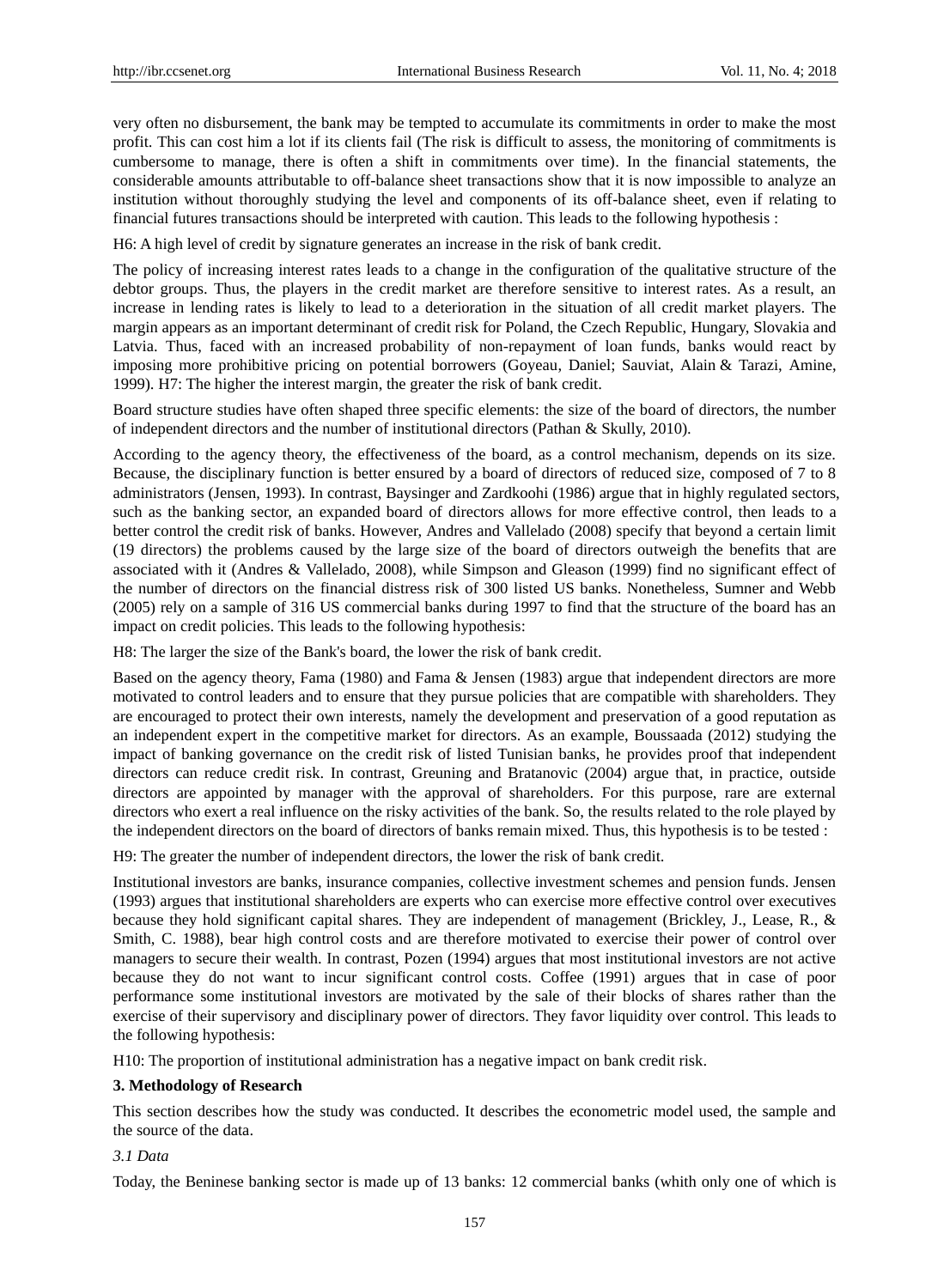listed on the Regional Stock Exchange (BRVM)) and one national representation of the BCEAO. The sample of our study is made up of 7 out of 12 commercial banks in Benin (ie about 59% of the study population) over a period of 10 years (from 2004 to 2013) wich represent a panel of seventy (70) observations. Subsequently, it was necessary to focus on the nature of the panel, cylinder or non-cylinder. We chosed to use a cylinder sample. So, it is about to retaining the banks having all the data over the whole period considered. The choice of a balanced panel results from the need to test the model over several years by addressing the largest number of econometric tools. For this purpose, the selection of the sample was made according to the following criteria : (i) balance sheets and income statements of banks are available and published over 10 consecutive years, over 12 months of activity and (ii) the data financial information is updated. The choice of the year 2004 as the date of the beginning of the study is not arbitrary. Indeed, we found that in Benin Republic, it was from 2004 that it had stability in the balance sheet data of the banks. Regarding the date of the end of the study, we chose the year 2013 based on the data we have.

The data used were taken from (i) the annual report and financial statements of each bank, (ii) the BCEAO (Central Bank of West African States) database which provides balance sheets, accounts detailed results and (iii) directories of banks and financial institutions of UEMOA (West African Economic and Monetary Union).

#### *3.2. Variable construction and empirical model*

We present all the variables of the model as well as the data sources that we used to determine the coefficients of the model. The choice of indicators comes from both the theoretical and empirical literature and the availability of data. To estimate the credit risk, we take into account the ratio of the share reserved for the credit risk (provision required) on total credits. By total credits, we mean the outstanding loans of the bank. This ratio focuses exclusively on the credit risk of banks. Banks with risky assets will offer a substantial portion of these assets at a loss, which will reduce net profits and capital. Thus a high value of this ratio would contribute positively to the likelihood of going bankrupt. So, we use this ratio to measure credit risk as in Goyeau Daniel, Sauviat Alain, Tarazi Amine, (1999). In our empirical trial, we use, as in the majority of studies in the literature (Boussaada, 2012), a standard model that uses the following panel model specification :

$$
Y_{i,t} = \alpha_i + bx_{i,t} + \varepsilon_{i,t}
$$
 (1)

Where Y is the dependent variable, X is the independent variables,  $\mathcal{E}$ i, t the disturbance and  $(i, t)$  indicating respectively the bank and the time. Therefore, the following equation of credit risk to will be estimated :

$$
\begin{aligned} \mathbf{Risk_{i,t}} &= C_i + \beta_1 \mathbf{CrE_{i,t}} + \beta_2 \mathbf{INF_{i,t}} + \beta_3 \mathbf{CoB_{i,t}} + \beta_4 \mathbf{CrC_{i,t}} + \beta_5 \mathbf{CrS_{i,t}} + \beta_6 \mathbf{Mal_{i,t}} + \mathbf{B}_7 \mathbf{CrO_{i,t}} + \beta_8 \mathbf{TCA_{i,t}} \\ &+ \beta_9 \mathbf{Alnd_{i,t}} + \beta_{10} \mathbf{Alns_{i,t}} + \mathbf{\epsilon}_{i,t} \ (1 \leq i \leq n \ ; \ 1 \leq t \leq T \ ; \ n = 7 \ \text{banks} \ ; \ T = 10 \ \text{years}) \end{aligned}
$$

To determine the appropriate estimation method, we will perform certain tests, including the individual effects presence test, heteroskedasticity test, the autocorrelation error test and the stationarity test of the series observed.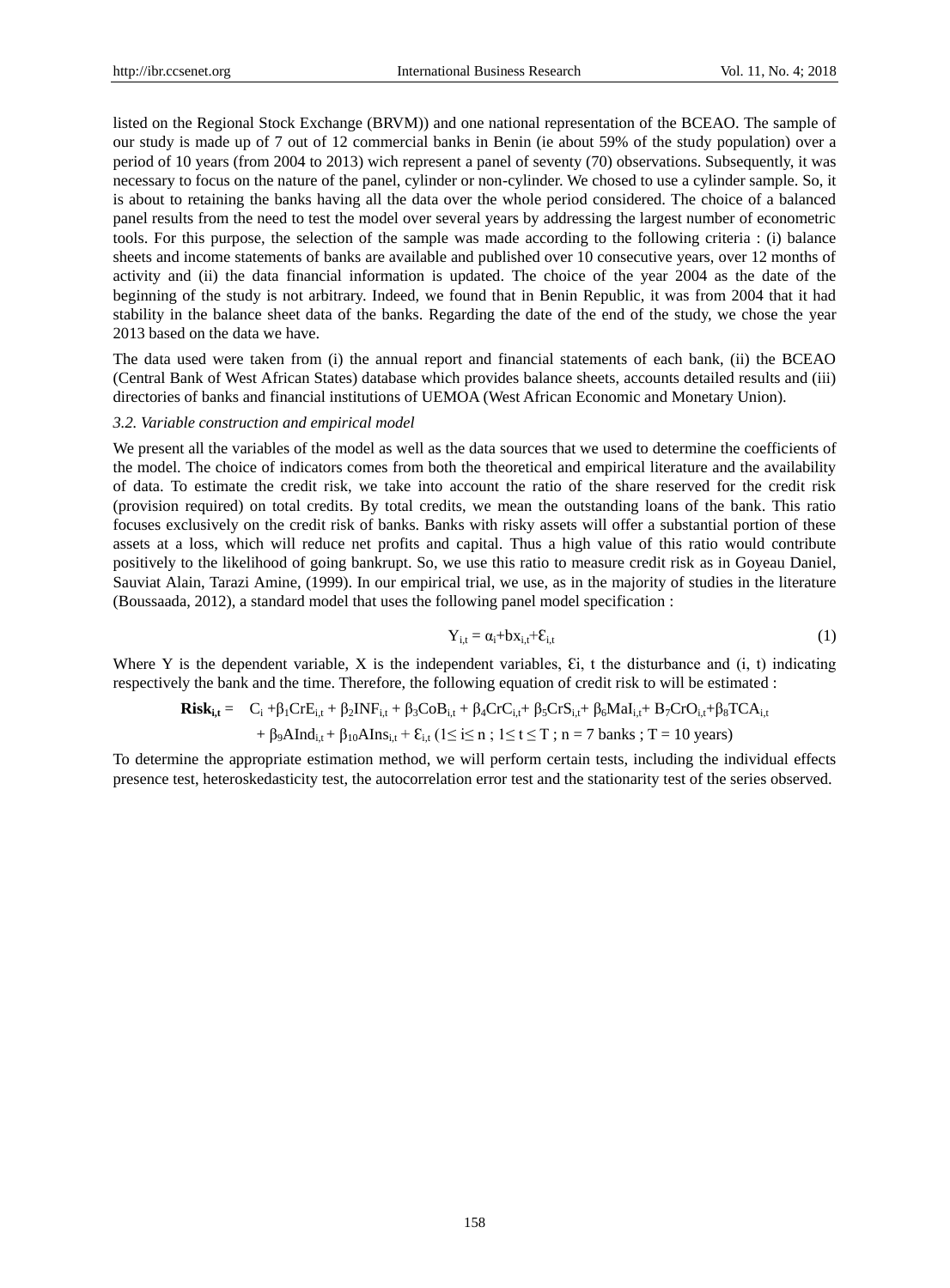| <b>Variables</b>            | <b>Measures</b>                                             | <b>References</b>            | Sign           |  |  |  |  |
|-----------------------------|-------------------------------------------------------------|------------------------------|----------------|--|--|--|--|
|                             |                                                             |                              | expected       |  |  |  |  |
| Dependent variable          |                                                             |                              |                |  |  |  |  |
| Credit risk (Risk)          |                                                             | Daniel,<br>Sauviat<br>Goyeau |                |  |  |  |  |
|                             | $Risk = \frac{necessary \, provision}{Total \, credit}$     | Alain, Tarazi Amine (1999)   |                |  |  |  |  |
|                             | <b>Independent variables</b>                                |                              |                |  |  |  |  |
| GDP growth (CrE)            | $CrE = Rate of growth$                                      | Ariff et Marisetty (2001);   |                |  |  |  |  |
|                             |                                                             | Ali et Daly (2010)           |                |  |  |  |  |
| Inflation (INF)             | $INF = Inflation rate$                                      | Shu (2002); Nkusu (2011)     | $\overline{+}$ |  |  |  |  |
|                             |                                                             | et Klein $(2013)$            |                |  |  |  |  |
| Banking concentration       | Hirschman Index HHI <sub>t</sub> = $\sum_{it}^{n} X_{it}^2$ | Lapteacru, I. 2012           |                |  |  |  |  |
| (CoB)                       |                                                             |                              |                |  |  |  |  |
| Campaign credit (CrC)       | $CrC = \frac{Compar\, credit\, amount}{Total\, credit}$     | ABDOU, 2002                  | $\overline{+}$ |  |  |  |  |
| Credit by signature (CrS)   | signed commitment amount<br>CrS<br><b>Total Assets</b>      |                              | $+$            |  |  |  |  |
| Ordinary Credit (CrO)       | Ordinary credit amount<br>$CrO =$<br><b>Total credit</b>    |                              |                |  |  |  |  |
| Margin of interest (MaI)    | MaI= log Interest (perceived-paid)                          | Angbazo, 1997                | $\ddot{}$      |  |  |  |  |
| Size of the board (TCA)     | $TCA = log (Nbr$ director of the board of                   | Sumner et Webb (2005);       |                |  |  |  |  |
|                             | directors)                                                  | Pathan (2009)                |                |  |  |  |  |
| Proportion of               | Nbr of Independent director                                 | Andres et Vallelado (2008);  |                |  |  |  |  |
| independent director        | $Alnd =$<br>size of the board                               | Pathan (2009).               |                |  |  |  |  |
| (AInd)                      |                                                             |                              |                |  |  |  |  |
| Proportion of institutional | Nbr of Institutional director                               | Andres et Vallelado (2008);  |                |  |  |  |  |
| administrator (AIns)        | Ains<br>size of the board                                   | Pathan (2009).               |                |  |  |  |  |

## Table 1. Summary of variables with expected sign

## **4. Results**

A priori, the different variables of the model are stationary in level, with the exception of three variables "campaign credit (CrC), size of the board of directors (TCA) and the size of the independent directors (Aind)", which are stationary in first difference. As a result, we conclude that there is no co-integration relationship.

## *4.1 Examination of Correlations*

|            | Risk       | CrE        | CoB        | <b>INF</b> | CrC        | CrS        | MaI        | CrO        | <b>TCA</b> | AInd      | AIns   |
|------------|------------|------------|------------|------------|------------|------------|------------|------------|------------|-----------|--------|
| Risk       | 1.0000     |            |            |            |            |            |            |            |            |           |        |
| CrE        | 0.1404     | 1.0000     |            |            |            |            |            |            |            |           |        |
| CoB        | $0.2687*$  | $-0.3444*$ | 1.0000     |            |            |            |            |            |            |           |        |
| <b>INF</b> | $-0.0709$  | $0.3658*$  | 0.1812     | 1.0000     |            |            |            |            |            |           |        |
| CrC        | 0.0226     | 0.1275     | 0.0469     | $-0.0385$  | 1.0000     |            |            |            |            |           |        |
| CrS        | $0.3845*$  | 0.1164     | 0.0889     | 0.0581     | $-0.1288$  | 1.0000     |            |            |            |           |        |
| MaI        | $-0.6715*$ | 0.1084     | $-0.2443*$ | $-0.0037$  | $-0.1301$  | $-0.2500*$ | 1.0000     |            |            |           |        |
| CrO        | $-0.1555$  | 0.1460     | $-0.4888*$ | $-0.0171$  | $-0.4230*$ | $-0.2041*$ | $0.4018*$  | 1.0000     |            |           |        |
| <b>TCA</b> | $-0.4576*$ | $-0.0035$  | $-0.0639$  | $-0.0114$  | $-0.0438$  | $-0.3976*$ | $0.5735*$  | 0.1731     | 1.0000     |           |        |
| AInd       | $-0.4155*$ | 0.0494     | $-0.0776$  | 0.0708     | $0.2248*$  | $-0.1767$  | 0.0439     | $-0.0685$  | $0.2197*$  | 1.0000    |        |
| AIns       | $0.2440*$  | $-0.0135$  | $-0.1389$  | $-0.0501$  | 0.1346     | $0.3333*$  | $-0.5167*$ | $-0.3478*$ | $-0.3584*$ | $-0.0526$ | 1.0000 |

Before starting the multivariate analysis, we want to check the possible multi-colinearity between the independent variables of our model. Multi-collinearity can distort the precision of estimating regression coefficients and make the estimated values of the coefficients sensitive to small data fluctuations (Bourbonnais, 2009). To do this, we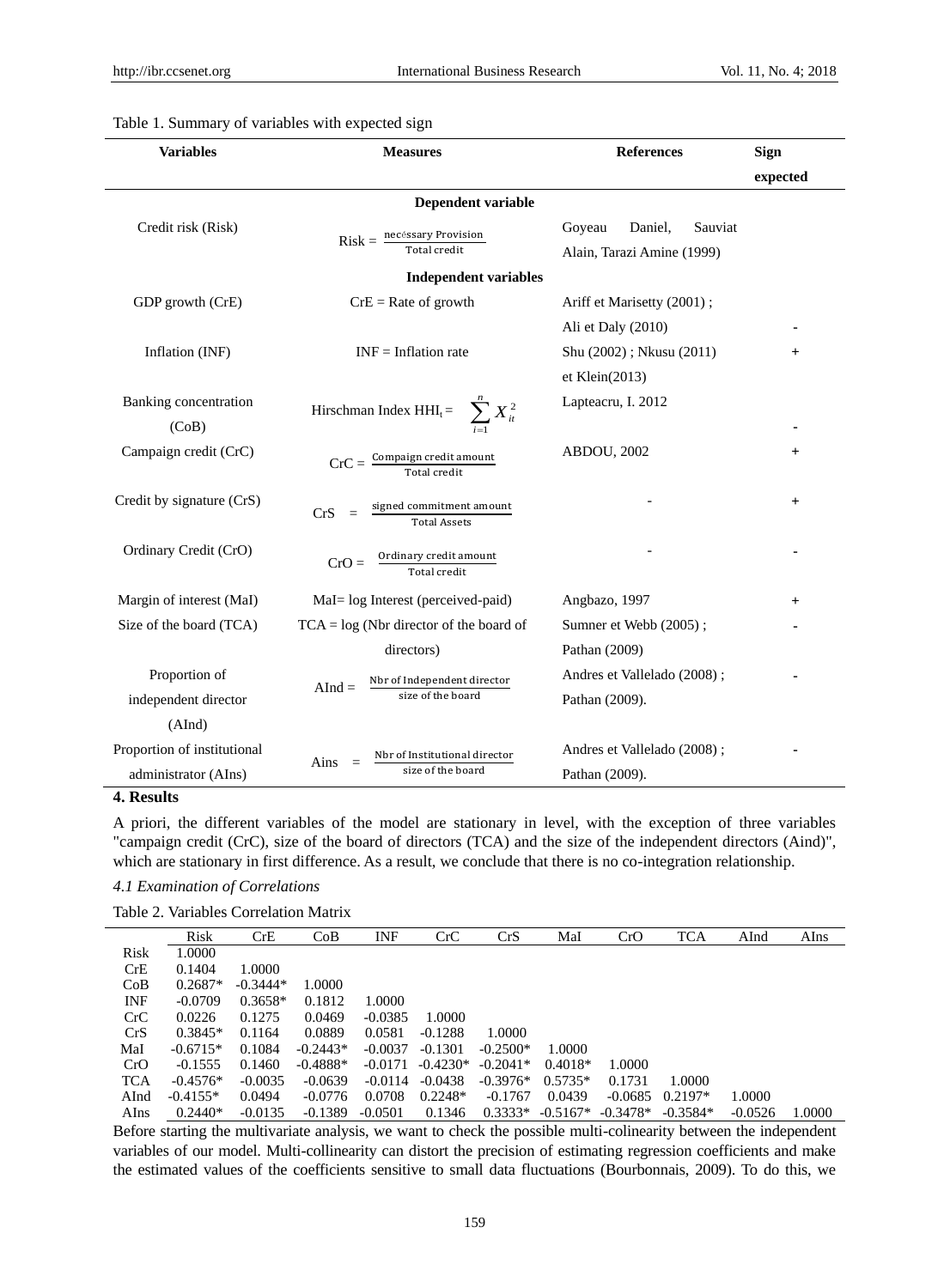studied the correlation matrix above. The study of the correlation matrix (Table 2) reveals a weak correlation between the variables, with the exception of the pair (MaI, Risk), (TCA, MaI) and (AIns, MaI) which are moderately correlated respectively to 67.15%; 57.35%; 51.67%. Since the correlation coefficient between these variables is less than the limit value (ie 0.8), then no serious problem of multi-collinearity (Kennedy, 2003). So, we confirm that we are not confronted with a problem of correlation of variables in our sample.

#### *4.2 Diagnostic Tests and Data Estimation*

The results of the diagnostic tests and the estimation are summarized below:

Table 3. Data Diagnostic Test

| Test                                          | Results                                  |
|-----------------------------------------------|------------------------------------------|
| Individual effects presence test              | test that all $u$ i = 0                  |
|                                               | $F(6, 53) = 5.11$                        |
|                                               | $Prob > F = 0.0003$                      |
| Hausman Test                                  | $Chi2(10) = (b-B) [(V_b-V_B)^(-1)](b-B)$ |
|                                               | $= 40.31$                                |
|                                               | Prob $>$ chi2 = 0.0000                   |
| Breush-Pagan LM heteroscedasticity test       | $Prob > F = 0.0000$                      |
|                                               | $R$ -squared = 0.9542                    |
|                                               | Adj R-squared = $0.9464$                 |
| Auto Correlation Test for Wooldridge's Errors | $F(1, 6) = 9.965$                        |
|                                               | $Prob > F = 0.0196$                      |
|                                               |                                          |

Fisher's statistic (Table 3) reveals a near-zero probability, which leads us to reject the null hypothesis and conclude that our model includes individual effects. The individual effect model assumes that the model to be estimated differs individuals only by the value of the constant (Bourbonnais, 2009). When we detect the presence of individual effects, there is the problem of specification of its effects: are they fixed (the individual effect is constant over time) or random (the constant term is a random variable)? To discriminate between these two models, we performed the Hausman specification test. We found that the p-value of the Hausman test is below the 5% threshold, implying that the fixed effects model is preferable to the random effects models. To verify the absence of biases likely to alter the significance of our coefficients, we performed heteroscedasticity and autocorrelation tests. The negligence of these two problems affects the accuracy of the estimators, which can has a negative impact on statistical inference (Pirotte, 2011).

The result of the Breush-Pagan LM test (Table 3) leads us to reject the null hypothesis and indicate the presence of a heteroscedasticity problem between errors. This is explained by the fact that the p-value of the test is less than 1%. Regarding the presence or absence of an autocorrelation of errors, we found that the p-value of the test is less than 5%. Therefore, there is a problem of autocorrelation of errors of order 1.

We must take into account the problems detected by previous tests (Diagnostic Data Test) in the model estimates. The Generalized Least Squares method should be used to overcome these problems. However, Beck and Katz (1995) have shown that the Generalized Least Squares method tends to overestimate the significance of coefficients. Thus we opt for the PCSE method (Panel Corrected Standar Erros) proposed by Beck and Katz (1995). The latter allows to correct the problems of heteroscedasticity and autocorrelation of errors and producing more robust results. The results from the application of this estimation method are as follows:

| Variables         | Coefficients           | Std-Error                | Z-Statistic | P ><br> z              |
|-------------------|------------------------|--------------------------|-------------|------------------------|
| CrE               | $-0.0004^*$            | 0.0002                   | $-1.76$     | 0,078                  |
| CoB               | 0.0031                 | 0.0132                   | 0.24        | 0.811                  |
| <b>INF</b>        | 0.0000                 | 0.0001                   | 0.46        | 0.647                  |
| D.CrC             | 0.0117                 | 0.0096                   | 1.21        | 0.225                  |
| CrS               | $0.0078^{**}$          | 0.0038                   | 2.08        | 0.038                  |
| MaI               | $-0.0070***$           | 0.0015                   | $-4.68$     | 0.000                  |
| CrO               | 0.0018                 | 0.0060                   | 0.31        | 0.758                  |
| D.TCA             | 0.0010                 | 0.0031                   | 0.31        | 0.753                  |
| D.AInd            | $-0.0056$              | 0.0061                   | $-0.91$     | 0.364                  |
| AIns              | $-0.0031$ <sup>*</sup> | 0.0028                   | $-1.61$     | 0.102                  |
| Cons              | $0.0324***$            | 0.0086                   | 3.75        | 0,000                  |
| 0.5026<br>$R^2 =$ |                        | Wald chi $2(10) = 51.88$ |             | $Prob > chi2 = 0.0000$ |

Table 4. Results of the regression [Estimator: Panels Corrected Standard Errors (PCSEs)] (1)

*Note:* \*\*\*, \*\* and \* represent respectively the significance at 1% level, 5% level and 10% level.

Reading this result (Table 4), we found that the coefficient of determination  $(R2 = 0.5026)$  indicates a good specification of the model. We can conclude that our model has a good linear fit quality. At the 5% level, the regression is globally significant because the value of the probability associated with the chi2 test is 0.0000, a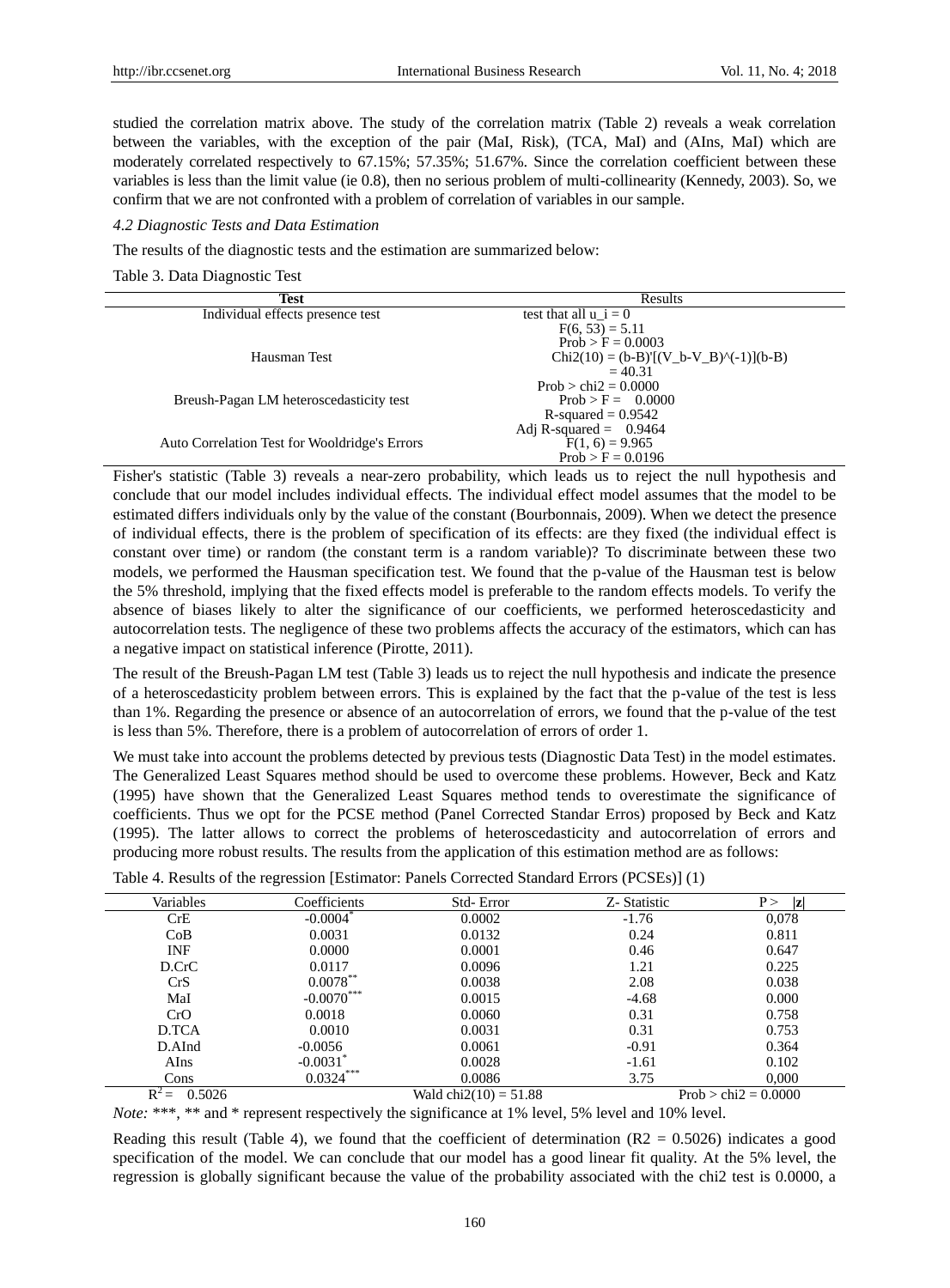value which is less than 0.05. Thus, the credit risk is explained to 50.26% by the explanatory variables of the model. The coefficients of the variables of the model, have for the majority the expected sign with the exception of four (4) variables namely the concentration of the banking sector (CoB), the interest margin (MaI), the ordinary credits (CrO) and the size of the board of directors (TCA). In addition, it should be noted that among the four (4) variables with the opposite sign, only the coefficient of the variable "MaI" is significant.

## **5. Discussion**

The GDP growth (variable "CrE") was included in our analysis to see the effect of the real economy on credit risk. It therefore appears that there is a negative relationship between the GDP growth rate and the credit risk. That is, the improvement in the real economy is leading to a reduction in the non-performing loan portfolios of commercial banks.This result corroborates the work of Salas & Suarina, 2002; Fofack, 2005, Jimenez & Saurina, 2006.

With respect to the "CrS" and "MaI" variables, table 4 shows that the latter significantly explain the evolution of credit risk. The sign of the coefficient of the variable "CrS" is positive. So, there is a positive relationship between this variable and the evolution of unpaid bills. This means that, the higher the level of signed commitments, the more the banking institution runs the risk of seeing the loans granted not returned. Indeed, the result shows that a 10% increase in credit by signature increase unpaid bills of 0.078 units. This result could be justified by the fact that the implementation of "signature credit" does not result in immediate outward payment and very often not at all. For this purpose the bank is tempted to accumulate its commitments in order to make the largest savings possible. Thus, in an unfavorable economic environment, such credit is therefore compromised. Because, the risk is difficult to evaluate, the follow-up of the commitments is heavy to manage and there is often shift of the commitments over time (which can be very expensive for the banking institution in case of failure of its customers).

Regarding the interest margin, it is significant with a sign opposite to the expected one (Positive). An increase in the interest margin of 10% will reduce the credit risk by 0.07 points. This seemingly surprising result is explained by the notion of credit rationing developed by Stiglitz and Weiss (1981). Indeed, the bank as a funding intermediary faces many sources of information asymmetries. Thus, it is difficult to distinguish between honest and dishonest borrowers. However, in the absence of being able to set an interest rate that corresponds to the actual risk of the project, the bank applies a rate reflecting the average quality of the borrowers. There is a maximum interest rate threshold which corresponds to a better diversification of the banks' loan portfolio and to a maximum expected profitability. As a result, beyond this threshold, there is a decrease in the expectation of profitability due to the deterioration in the quality of borrowers. So, if in Benin Republic, the fixed interest rate is below this maximum threshold, it is normal that any increase in the interest margin increases the expected profit of the banks and, in turn, the decline of unpaid (income effect > risk effect).

The result of the estimation shows that the proportion of institutional administrator "AIn" negatively and significantly affects the credit risk. The variable "AIn" has the expected sign and its impact on the credit risk is significant at 10 level. In addition, its coefficient of -0.0030789 means that a 10% increase of the institutional administrator leads to a decrease of about 0.03 credit risk unit. This result is justified by the fact that institutional administrator are experts who can exercise more effective control of the executives, since they hold (i) significant capital shares, (ii) they are independent of management, (ii) support high control costs and (iv) are also motivated to exercise their power of control over managers in order to guarantee their wealth. Our results contradict the work of Coffee (1991), Pozen (1994).

## **6. Conclusion**

This paper examines the predictive factors of credit risk in the Beninese banking landscape. Thus, from a sample of seven (07) commercial banks (of which only one listed on the BRVM) during the period 2004-2013, we tested the combined effect of external and internal factors on credit risk. Using a balanced panel econometric analysis method, the fixed effect model was estimated by the PCSE method. The study shows that annual GDP growth, credit by signature, interest margin, and the proportion of institutional administrator are the predictors of credit risk. So, political authorities and bank officials could improve credit risk management by formulating policies around these factors. For example, consider increasing the size of the board by focusing on the proportion of institutional administrator.

However, one of the limitations of the empirical analysis conducted in our research is that the sample size is relatively small. Similarly, regarding the measurement of credit risk, we could have used the cost of risk (the loan-to-credit ratio / net credit total).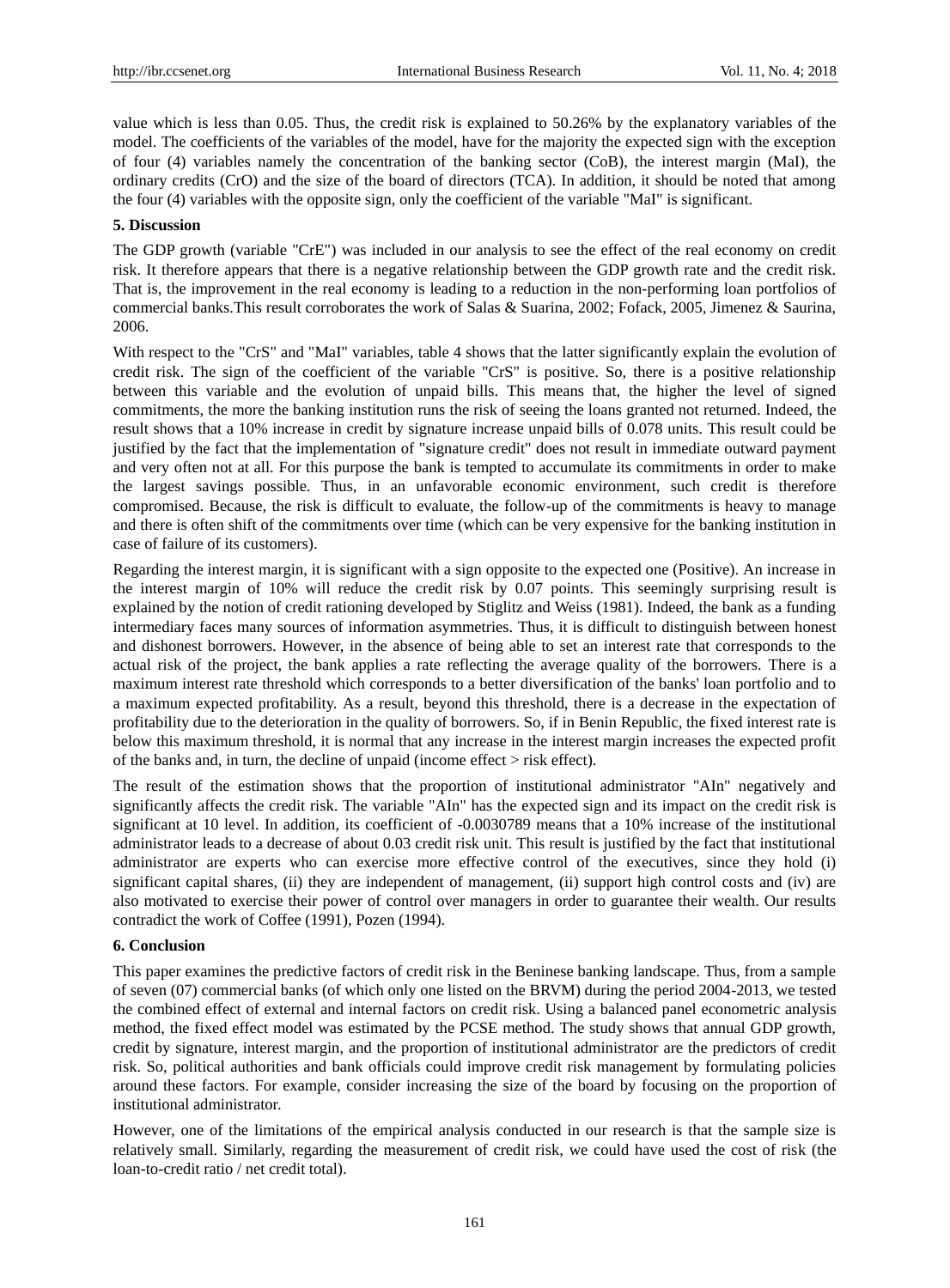A comparative study with some UEMOA countries, in particular Ivory Coast, would be interesting. Because, in recent years, Ivory Coast has been able to reduce its bad debts and align with international standards. The study of the factors that influenced the risk management of Ivorian banks will enable us to identify the shortcomings of the Beninese banking sector and to try to provide the appropriate solutions.

#### **Acknowledgments**

I would like to thank the DAAD for its doctoral research grant program In Région - CESAG Senegal, 2017.

#### **References**

- Abdou, R. (2002, Août). Les déternants de la dégradation du portefeuille des banques: Une approche économetrique et factorielle appliquée au système bancaire nigérien. *BCEAO, Note d'information et statistique n° 528* .
- Adusei, M. (2014). Predicting bank credit risk: does board structure matter. *International Journal of Banking and Finance, 8*(5), 2-7.
- Ali, A., & Daly, K. (2010). Modelling Credit Risk: A comparison of Australia and the USA. *Journal of International Finance and Economics, 10*(1), 123-131.
- Andres, P., & Vallelado, E. (2008). Corporate governance in banking:The role of te board of directors. *Journal of Banking and finance, 32*(12), 2570-2580. https://doi.org/10.1016/j.jbankfin.2008.05.008
- Angbazo, L. (1997). Commercial bank net interest margins, default risks, interest rate risks and off-balance sheet banking. *Journal of Banking and Finance*, 55-87. https://doi.org/10.1016/S0378-4266(96)00025-8
- Ariff, M., & Marisetty, V. (2001). A New Approach to Modeling Multi-Country Risk Premium Using Panel Data Test Method. *Proceedings of MFS Conference in Cyprus*.
- Beck, N., & Katz, J. (1995). What to do (and not to do) with time-series cross-section data. *American Political Science Review, 89*(3), 634-647. https://doi.org/10.2307/2082979
- Bourbonnais, R. (2009). *Econométrie* (éd. 7). Dunod.
- Boussaada, R. (2012). l'impact de la gouvernance bancaire et de la relation bancaire sur le risque de crédit: cas des banques tunisiennes. *Thèse en Sciences économique*. Université Montesquieu-bordeaux iv.
- Brickley, J., Lease, R., & Smith, C. (1988). Ownership structure and voting on antitakeover Amendments. *Journal of Financial Economics, 20*, 267-291. https://doi.org/10.1016/0304-405X(88)90047-5
- Coffee, J. (1991). Liquidity versus control: The institutional investor as corporate monitor. *Columbia Law Review, 91*, 1277-1368. https://doi.org/10.2307/1123064
- Corsetti, G., Pesenti, P., & Roubini, N. (1998). Fundamental Determinants of the Asian Ceisis: a preliminary empirical assessment. *Perspectives on the Financial Crisis in Asia.*
- Fama, E. (1980). Agency problems and the theory of the firm. *Journal of Political Econmy, 88*(2), 288-307. https://doi.org/10.1086/260866
- Fama, E., & Jensen, M. C. (1983). Separation of ownership and control. *Journal of Law and Economics, 26*, 301-325. https://doi.org/10.1086/467037
- Fofack, H. (2005). Non- performing loans in sub-saharan Africa: Causal Analysis and Macroeconomic Implications. *World Bank Policy Research*, 1-36.
- Goyeau, D., Sauviat, A., & Tarazi, A. (1999). Risque et marge d'intérêt optimales des banques commerciales d'Europe contrale et orientale. *Revue économique, 50*(6), 1255-1257.
- Greuning, H. V., & Bratanovic, S. B. (2004). *Analyse et gestion du risque bancaire: un cadre de référence pour l'évaluation de la gouvernance d'entreprise et du rique financier.* Paris: Eska.
- Jensen, M. (1993). The moderm indudtrial revolution, exit, and the failure of internal control systems. *The Journal of Finance, 48*, 831-880. https://doi.org/10.1111/j.1540-6261.1993.tb04022.x
- Jimenez, G., & Saurina, J. (2006). Credit cycles, credit risk, and prudential regulation. *International Journal of Central Banking, 2*(2), 65-98.
- Kennedy, P. (2003). *A guide to econometrics* (éd. 5). The MIT Press Cambridge.
- Lapteacru, I. (2012). Assessing lending market concentration in Bulgaria: the application of a new measure of concentration. *The European Journal of Comparative Economics, 9*(1), 79-102.